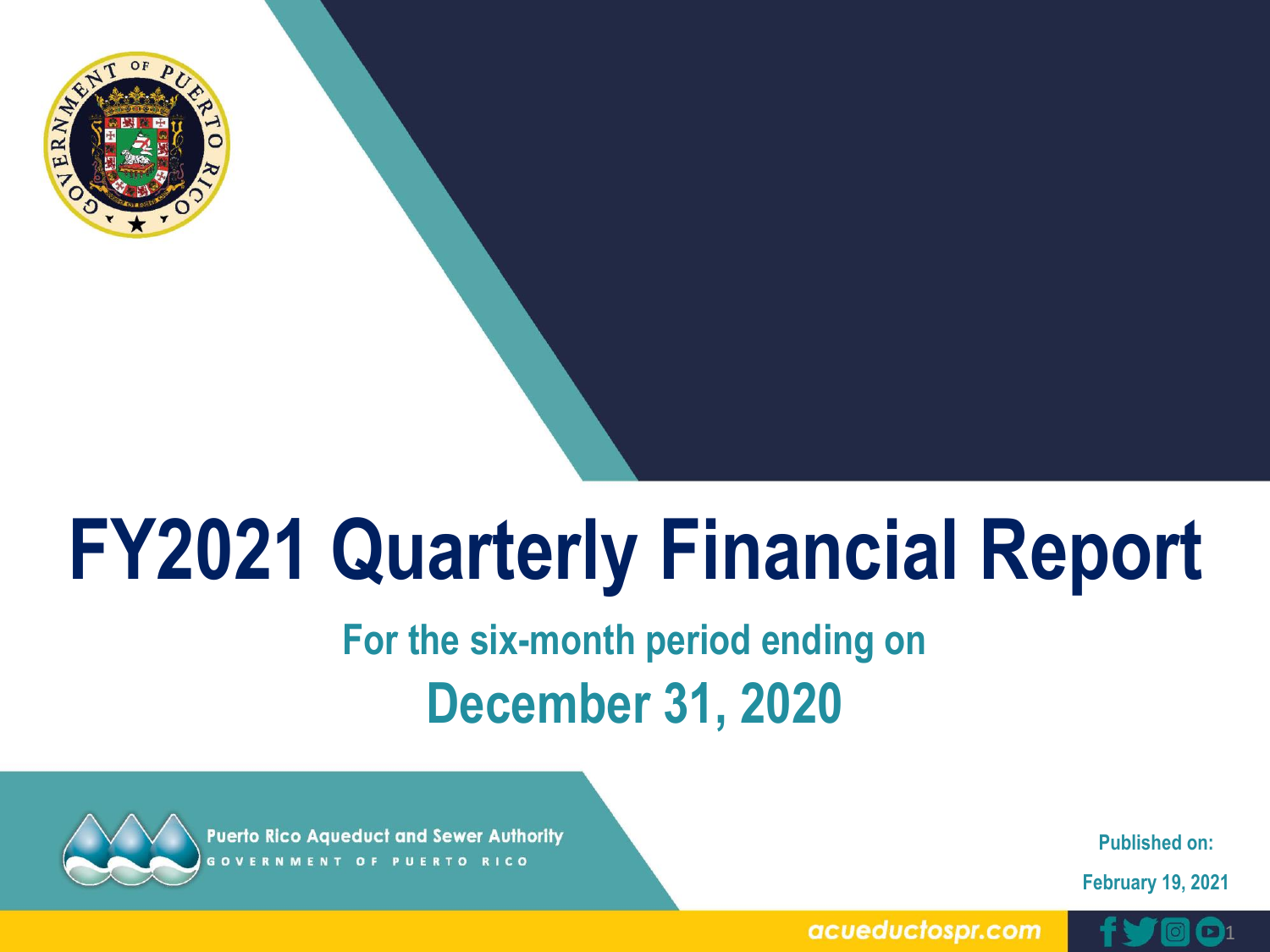# **Disclaimer**



The Puerto Rico Fiscal Agency and Financial Advisory Authority ("AAFAF"), the Puerto Rico Aqueduct and Sewer Authority ("PRASA" or the "Authority"), the Government of Puerto Rico (the "Government"), and each of their respective officers, directors, employees, agents, attorneys, advisors, members, partners or affiliates (collectively, with AAFAF, PRASA and the Government instrumentalities the "Parties") make no representation or warranty, express or implied, to any third party with respect to the information contained herein and all Parties expressly disclaim any such representations or warranties. The Parties do not owe or accept any duty or responsibility to any reader or recipient of this presentation, whether in contract or tort, and shall not be liable for or in respect of any loss, damage (including without limitation consequential damages or lost profits) or expense of whatsoever nature of such third party that may be caused by, or alleged to be caused by, the use of this presentation or that is otherwise consequent upon the gaining of access to this document by such third party.

This document does not constitute an audit conducted in accordance with generally accepted auditing standards, an examination of internal controls or other attestation or review services in accordance with standards established by the American Institute of Certified Public Accountants or any other organization. The projections set forth in this presentation were not prepared with a view toward complying with the guidelines established by the American Institute of Certified Public Accountants with respect to prospective financial information, but, in the view of the officers of the Government or its agencies or instrumentalities responsible for the preparation of such information, were prepared on a reasonable basis, reflect the best currently available estimates and judgments, and present, to the best of such officers' knowledge and belief, the expected course of action and the expected future financial performance of the Government and/or its agencies and instrumentalities, as applicable. However, this information should not be relied upon as being necessarily indicative of future results, and readers of this presentation are cautioned not to place undue reliance on the prospective financial information. Future events and actual results may differ materially from any estimates, projections, or statements contained herein. Nothing in this document should be considered as an express or implied commitment to do or take, or to refrain from taking, any action by AAFAF, PRASA, the Government, or any government instrumentality in the Government or an admission of any fact or future event. Accordingly, the Parties do not express an opinion or any other form of assurance on the financial statements or any financial or other information or the internal controls of the Government and the information contained herein.

Any statements and assumptions contained in this document, whether forward-looking or historical, are not guarantees of future performance and involve certain risks, uncertainties, estimates and other assumptions made in this document. The information included in this presentation may contain certain "forward-looking" statements. These forward-looking statements may relate to the fiscal and economic condition, economic performance, plans and objectives of the Government of Puerto Rico and/or its agencies and instrumentalities. All statements contained herein that are not clearly historical in nature are forward-looking, and the words "anticipates," "believes," "continues," "expects," "estimates," "intends," "aims," "projects," and similar expressions, and future or conditional verbs such as "will," "would," "should," "could," "might," "can," "may," or similar expressions, are generally intended to identify forward-looking statements. These statements are not guarantees of future performance and involve certain risks, uncertainties, estimates, and assumptions by the Government and/or its agencies and instrumentalities that are difficult to predict. The economic and financial condition of the Government and its agencies and instrumentalities is affected by various financial, social, economic, environmental, and political factors. These factors can be very complex, may vary from one fiscal year to the next, and are frequently the result of actions taken or not taken, not only by the Government and/or its agencies and instrumentalities, but also by entities such as the government of the United States of America or other nations that are not under the control of the Government. Because of the uncertainty and unpredictability of these factors, their impact cannot, as a practical matter, be included in the assumptions underlying the Government's or its agencies and instrumentalities' projections.

This presentation does not constitute, nor does it form part of, an offer to sell or purchase, or the solicitation of an offer to sell or purchase, any securities or an offer or recommendation to enter into any transaction. This presentation has been prepared for informational purposes only. Nothing in this document shall be considered a solicitation, recommendation or advice to any person to participate, pursue or support a particular course of action or transaction, to purchase or sell any security, or to make any investment decision. By accepting this document, the recipient shall be deemed to have acknowledged and agreed to the terms of these limitations. This document may contain capitalized terms that are not defined herein, or may contain terms that are discussed in other documents or that are commonly understood. You should make no assumptions about the meaning of capitalized terms that are not defined, and you should consult with advisors of PRASA should clarification be required.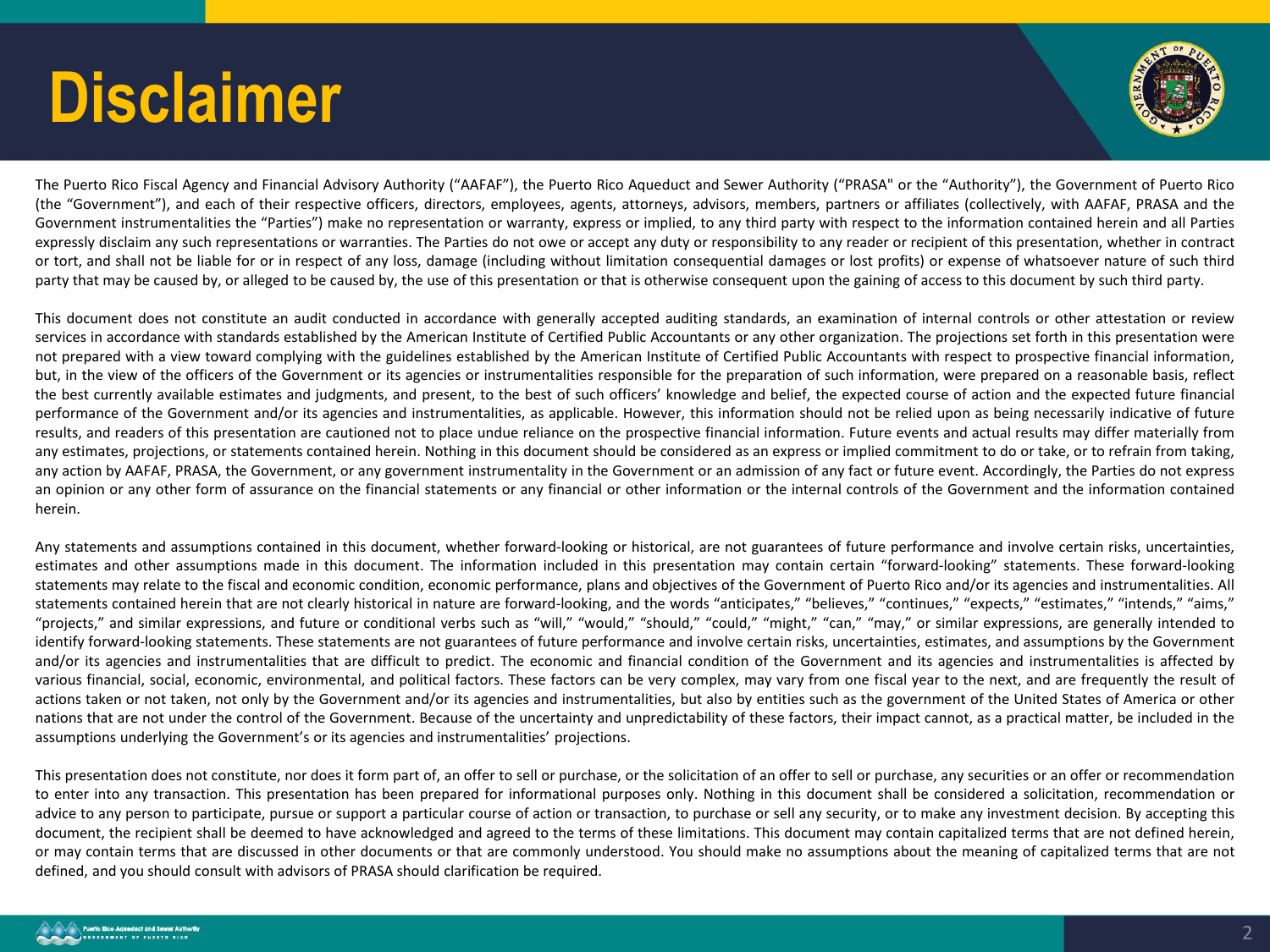# **Contents**



- The Authority at a Glance
- Operating Data
- Financial Results
- Capital Improvement Program
- Liquidity
- Debt and Debt Service Coverage

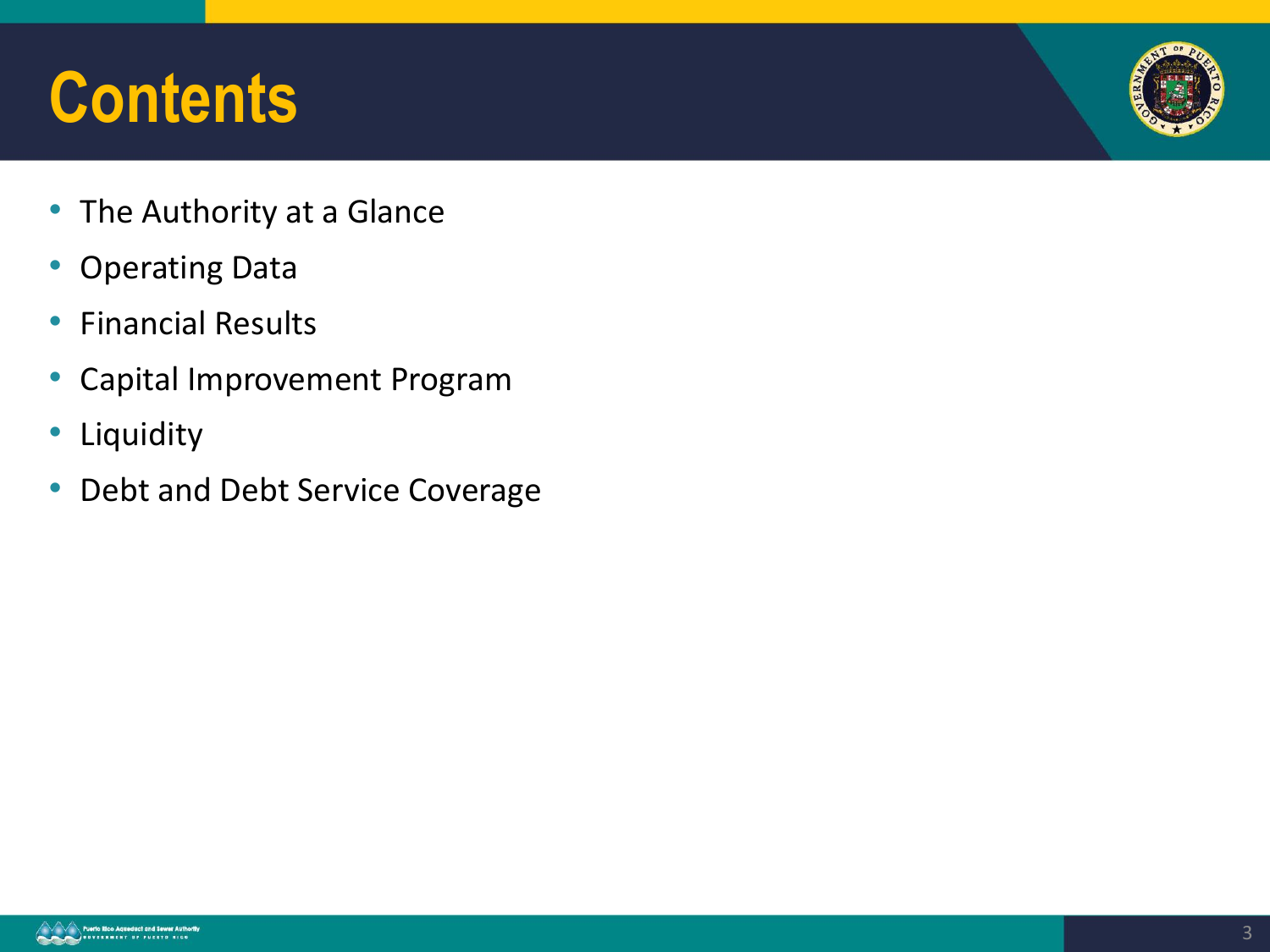# **The Authority at a Glance<sup>1</sup>**



The Authority was created by Act 49 of 1945 as a governmental instrumentality if the Commonwealth for the purpose of owing and operating the potable water supply and wastewater systems in Puerto Rico and is the sole provider of potable water and wastewater services

### S E R V I N G **1 , 2 3 9 , 8 2 3 C U S T O M E R S** ( 9 6 % W A T E R / 5 9 % W A S T E W A T E R )

IN A SERVICE AREA OF **3 , 5 3 5 S Q U A R E M I L E S**

> W I T H **4 , 5 8 3 E M P L O Y E E S**





**8 DAMS 113 FILTER PLANTS 51 SEWER PLANTS OVER 3,700**





**AUXILIARY FACILITIES: TANKS - 1,557 PUMP STATIONS – 1,981 WATER WELLS - 249**



**OVER 20,000 MILES OF PIPES**

<sup>1</sup>Preliminary data as of December 31, 2020

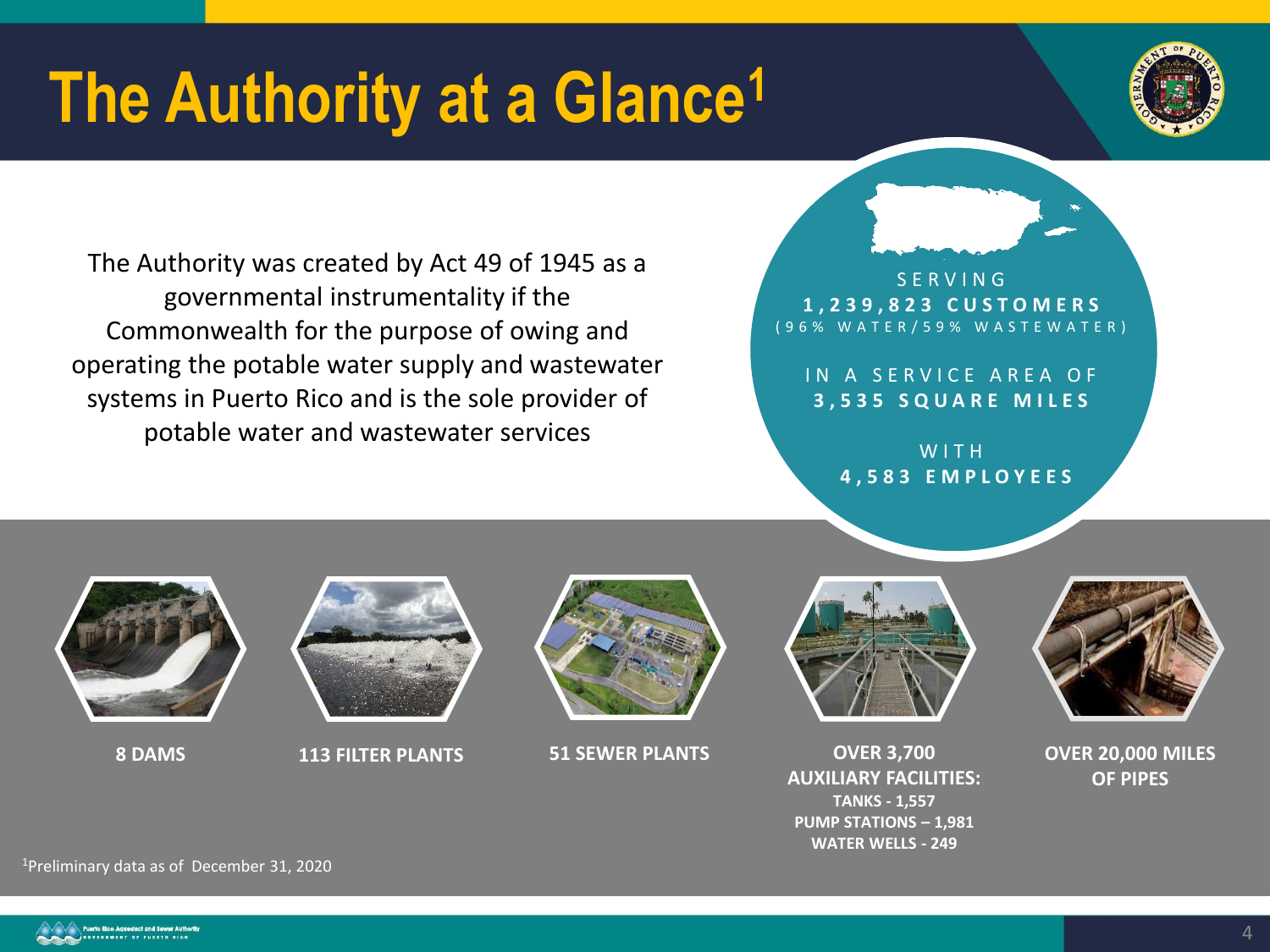## **Operating Data As of December 31, 2020**





### Consumption and Clients Consumption by Customer Type



### Billings and Collections



Residential Accounts Statistics

| Average<br>Consumption                 | $13 \text{ m}^3$ |
|----------------------------------------|------------------|
| Average Bill (Water<br>Only)           | \$25.53          |
| Average Bill (Water<br>and Wastewater) | 545.83           |

Source: BW/SAP – Preliminary information subject to change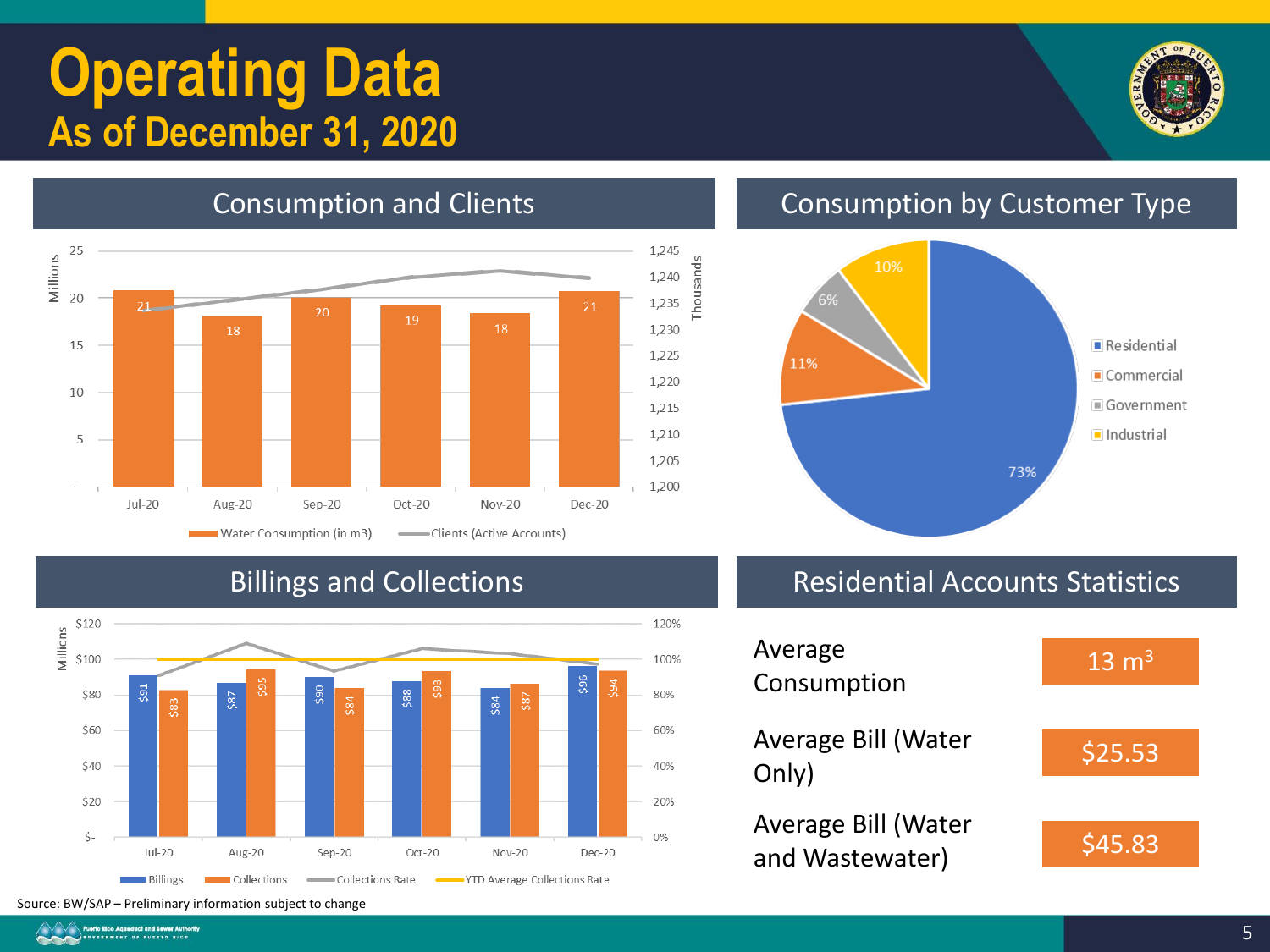## **Financial Results** For the six-month period ending on December 31, 2020



|              |                                     | December 31, 2020 - YTD |                |    |               |    |               |
|--------------|-------------------------------------|-------------------------|----------------|----|---------------|----|---------------|
|              | (5000's)                            |                         | <b>Budget</b>  |    | <b>Actual</b> |    | Variance (\$) |
|              |                                     |                         |                |    |               |    |               |
| 1            | <b>Authority Revenues</b>           | \$                      | 418,625        | \$ | 420,173       | \$ |               |
|              | Service Revenues - Regular          |                         |                |    |               |    | 1,548         |
| $\mathbf{2}$ | Service Revenues - Government       |                         | 79,490         |    | 105,001       |    | 25,510        |
| 3            | Miscellaneous & Insurance (BI)      |                         | 1,000          |    | 1,447         |    | 447           |
| 4            | <b>Total Auhtority Revenues</b>     |                         | 499,115        |    | 526,621       |    | 27,506        |
| 5            | <b>Senior and Senior Sub Debt</b>   |                         | (126, 222)     |    | (125, 395)    |    | 828           |
|              | <b>Operating Expenses</b>           |                         |                |    |               |    |               |
| 6            | Payroll & Related                   |                         | (145, 133)     |    | (154, 410)    |    | (9, 277)      |
| 7            | Electricity                         |                         | (64, 365)      |    | (61, 216)     |    | 3,150         |
| 8            | Maintenance & Repair                |                         | (28,089)       |    | (21, 749)     |    | 6,341         |
| 9            | Chemicals                           |                         | (19, 736)      |    | (22, 559)     |    | (2,823)       |
| 10           | Other Expenses                      |                         | (89, 126)      |    | (81, 511)     |    | 7,614         |
| 11           | <b>Total Net Operating Expenses</b> |                         | (346, 450)     |    | (341, 445)    |    | 5,005         |
| 12           | FEMA / Insurance Reimb.             |                         | 21,500         |    | 6,898         |    | (14,602)      |
| 13           | Operating Reserve Fund              |                         | (16, 767)      |    | (16, 838)     |    | (70)          |
| 14           | Capital Improvement Fund            |                         | (45, 472)      |    | (45, 472)     |    | (0)           |
| 15           | Commonwealth Payment Fund           |                         | (12, 978)      |    | (10, 815)     |    | 2,163         |
| 16           | <b>Balance</b>                      | \$                      | $(27, 275)$ \$ |    | (6,446)       | \$ | 20,829        |

Source: SAP for operating expenses (accrual basis) and cash flow for other line items (cash basis). Presented based on the Master Agreement of Trust ("MAT") flow of funds. Preliminary information subject to change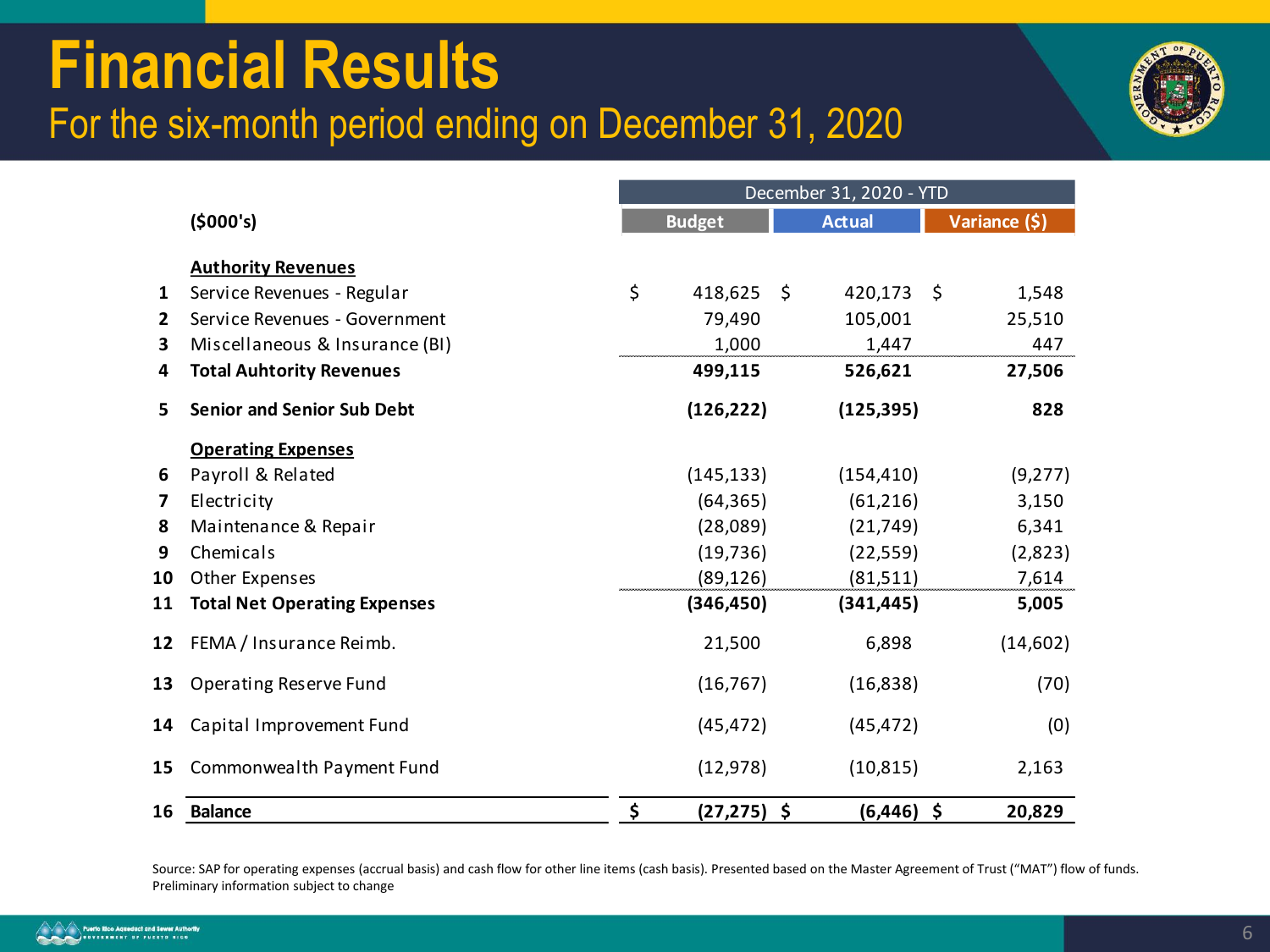## **Capital Improvement Program ("CIP")** For the six-month period ending on December 31, 2020



| (Amounts expressed in \$000's)        | December 31, 2020 - YTD |               |               |  |  |
|---------------------------------------|-------------------------|---------------|---------------|--|--|
|                                       | <b>Budget</b>           | <b>Actual</b> | Variance (\$) |  |  |
| <b>Emergency / Permanent Works</b>    | \$<br>62,682            | \$<br>10,565  | 52,117<br>\$. |  |  |
| Renewal & Replacement                 | 48,793                  | 18,576        | 30,216        |  |  |
| <b>Mandatory Compliance</b>           | 22,004                  | 2,056         | 19,948        |  |  |
| Non Mandatory Compliance              | 14,595                  | 177           | 14,418        |  |  |
| <b>Optimization &amp; Emergencies</b> | 7,500                   |               | 7,500         |  |  |
| Fleet & IT                            | 7,226                   | 3,608         | 3,618         |  |  |
| Quality                               | 7,225                   | 817           | 6,407         |  |  |
| Meter Replacement                     | 500                     | 121           | 379           |  |  |
| Safety & Other                        | 3,875                   | 294           | 3,581         |  |  |
| <b>Total CIP Incurred</b>             | 174,398                 | 36,215<br>S   | 138,183<br>S  |  |  |

Actual CIP costs are lower than projected because (i) the obligation of funds from FEMA for Permanent Work did not occur until January 2021 and (ii) other projects not funded by FEMA experienced delays from the lockdown forced by the COVID-19 Pandemic. It should be noted that obligation of funds from FEMA does not constitute an authorization for construction and each project will have to be submitted to FEMA for eligibility determination and formulation. **PRASA is in the process of reviewing its CIP to incorporate the impact of both: the recent FEMA award and the updates in execution timeline.**

Source: CIP Budget as included in the FY2021 Budget certified by the Oversight Board and actual based on CIP incurred costs recorded in SAP. Preliminary information, subject to change

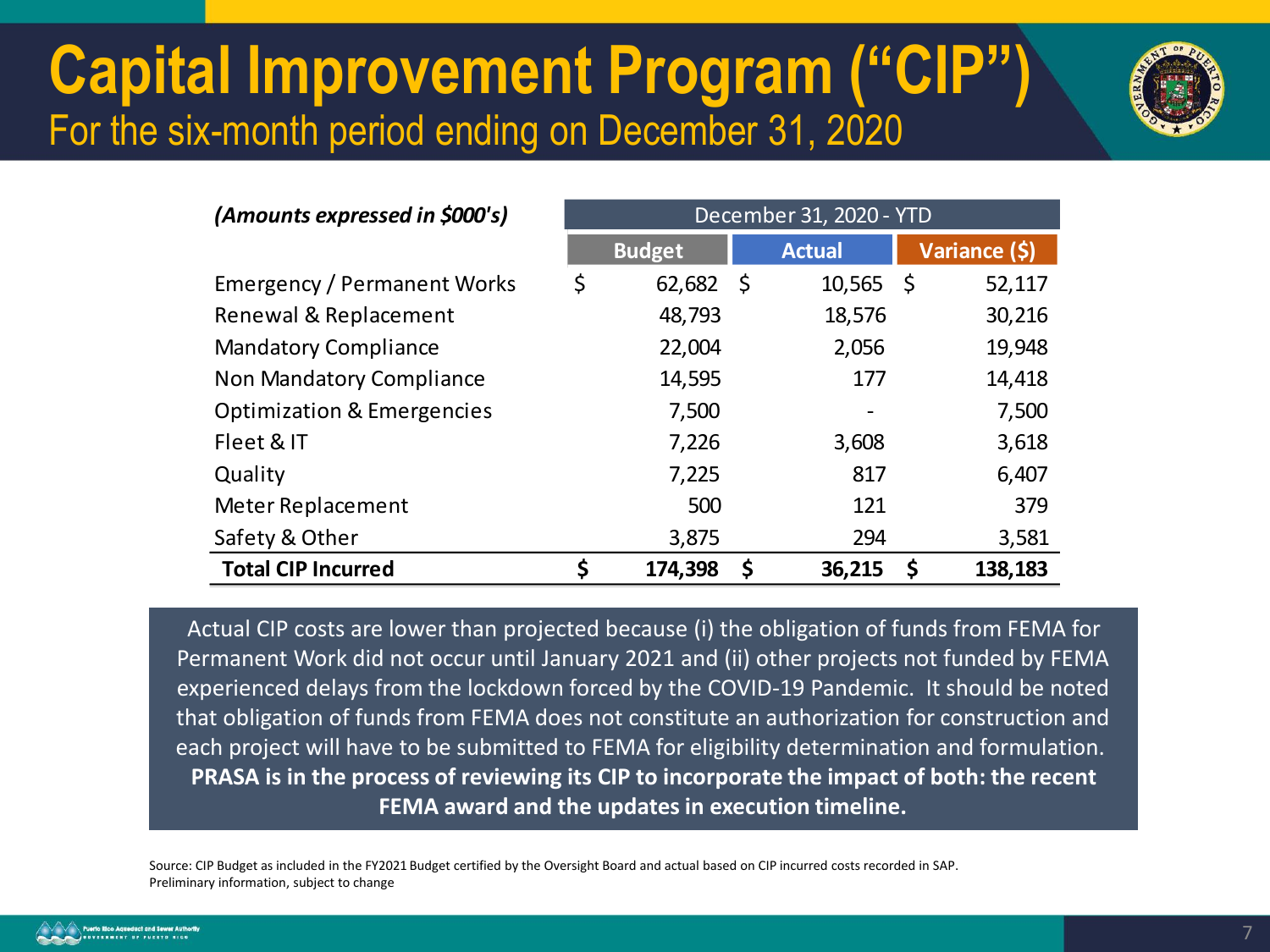# **Liquidity**



Cash Balances

|         | <b>Trust</b>    |                                                       |
|---------|-----------------|-------------------------------------------------------|
|         | <b>Accounts</b> |                                                       |
| 98,531  |                 |                                                       |
| 98,573  |                 | $\boldsymbol{\vartriangledown}$                       |
|         | 197,104         |                                                       |
| 140,622 |                 | Ø                                                     |
| 84,976  |                 |                                                       |
| 74,017  |                 |                                                       |
| 1,370   |                 |                                                       |
|         | 300,984         |                                                       |
| 168,466 |                 | Ω                                                     |
|         | 168,466         |                                                       |
| 164,123 |                 |                                                       |
| 6,488   |                 |                                                       |
|         | 170,611         |                                                       |
|         | \$837,165       |                                                       |
|         |                 | <b>Balance as of December</b><br>31, 2020 (in \$'000) |

The Debt Service Reserve Fund is for the 2008A Bonds only

The Authority has an operating reserve fund, which as required by the MAT, is expected to reach **90 days of operating expenses** by the end of FY2021





Cash available for operations in the Current Expense Fund: **85 days of cash on hand**

<sup>1</sup>Reduction of \$20.5 million for one-time payment of an Authority obligation with the GDB Debt Recovery Authority for its settlement in full

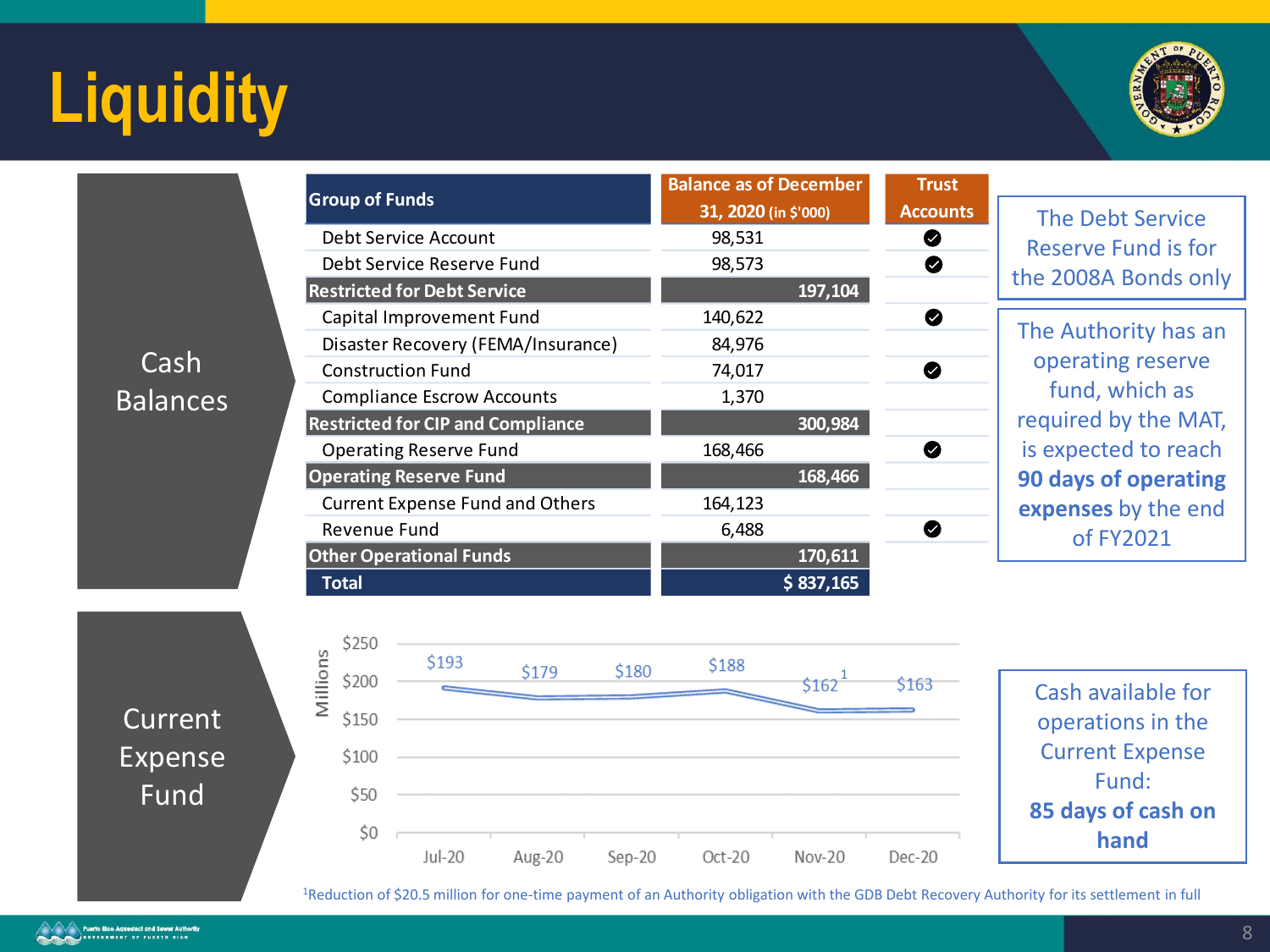# **Debt and Debt Service Coverage**



| $(in \, \text{\textless}\, 000s)$ | <b>Balance as of</b><br><b>December 31, 2020</b> |
|-----------------------------------|--------------------------------------------------|
| Senior Bonds                      |                                                  |
| 2008 Series A Bonds (CAB)         | 87,215                                           |
| 2012 Series A Bonds               | 1,695,055                                        |
| 2012 Series B Bonds               | 153,585                                          |
| 2020 Series A Bonds               | 1,351,300                                        |
| 2020 Series B Bonds               | 18,775                                           |
|                                   | 3,305,930                                        |
| <b>Other Senior Indebtedness</b>  |                                                  |
| 2019 State Revolving Fund Loans   | 585,677                                          |
| 2020 State Revolving Fund Loans   | 10,970                                           |
| 2019 Rural Development Loans      | 400,469                                          |
|                                   | 997,116                                          |
| <b>Total Senior Debt</b>          | 4,303,046                                        |

Debt Service Coverage (FY2021 Budget)

Outstanding

Senior Debt

Senior Debt Service Coverage Ratio (Over Authority Senior Debt Service Coverage Ratio (Over Adthority 4.24 1.59 Senior Debt Service Coverage Ratio (Over Net Revenues – Proposed MAT Amendment)

All Obligations Coverage Ratio